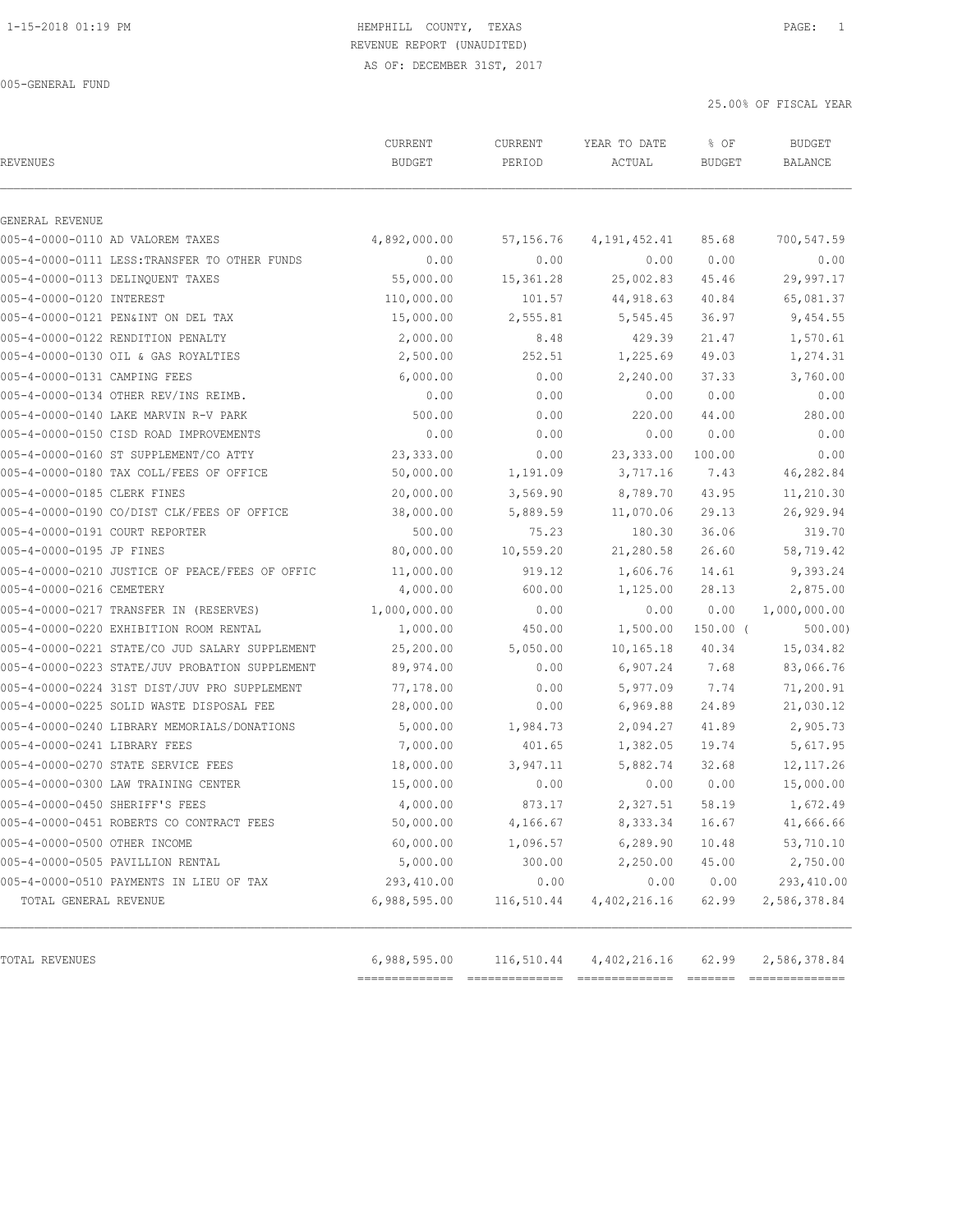008-LAW LIBRARY

| REVENUES                                   | CURRENT<br><b>BUDGET</b> | CURRENT<br>PERIOD | YEAR TO DATE<br>ACTUAL | % OF<br>BUDGET | BUDGET<br><b>BALANCE</b> |
|--------------------------------------------|--------------------------|-------------------|------------------------|----------------|--------------------------|
|                                            |                          |                   |                        |                |                          |
| GENERAL REVENUE                            |                          |                   |                        |                |                          |
| 008-4-0000-0110 TRANSFER FROM FUND BALANCE | 5,000.00                 | 0.00              | 0.00                   | 0.00           | 5,000.00                 |
| 008-4-0000-0550 COURT FEES-LAW/LIB         | 2,000.00                 | 210.00            | 525.00                 | 26.25          | 1,475.00                 |
| TOTAL GENERAL REVENUE                      | 7,000.00                 | 210.00            | 525.00                 | 7.50           | 6,475.00                 |
|                                            |                          |                   |                        |                |                          |
| TOTAL REVENUES                             | 7,000.00                 | 210.00            | 525.00                 | 7.50           | 6,475.00                 |
|                                            | ___________              |                   |                        |                |                          |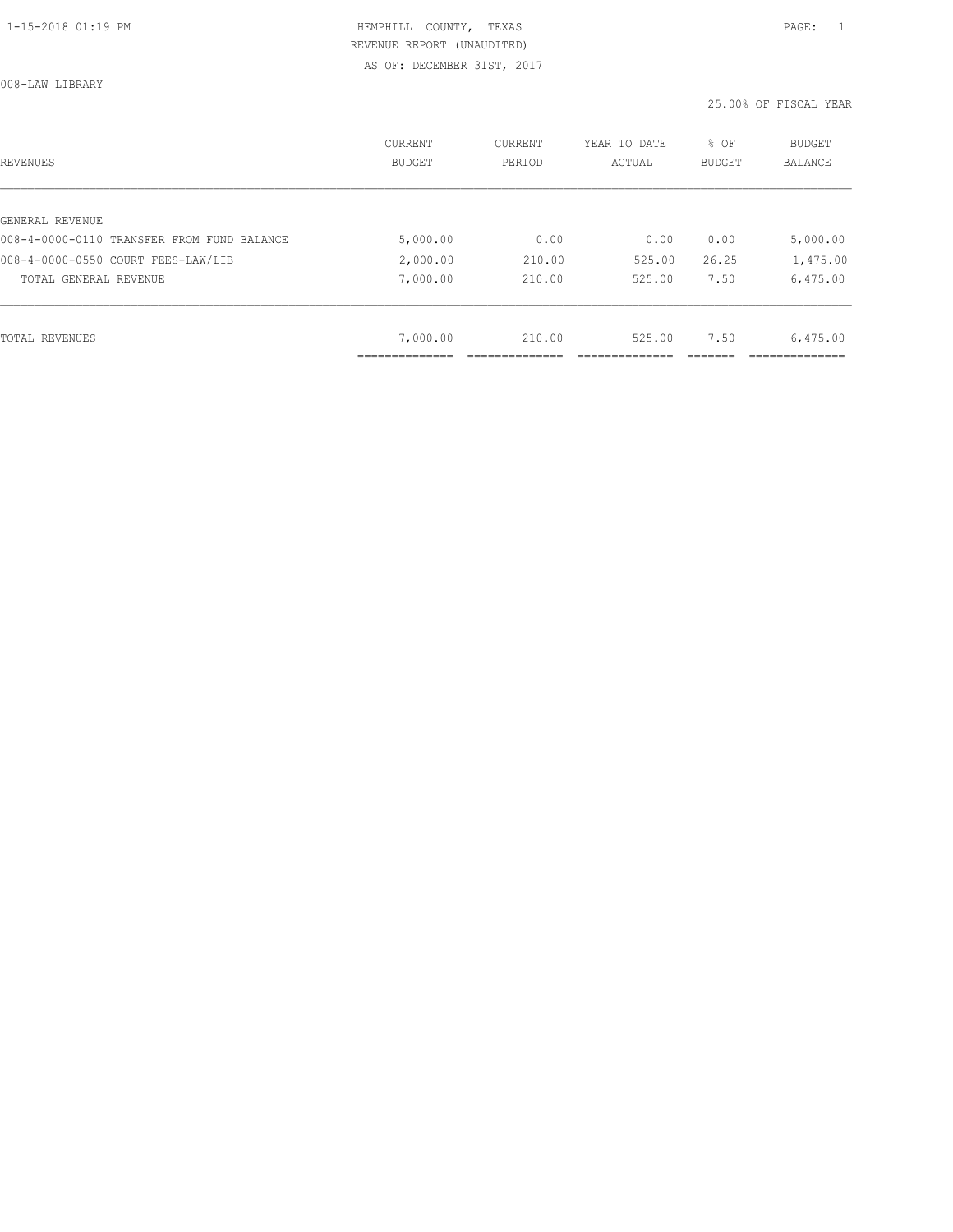009-SECURITY FEE

| REVENUES                                   | <b>CURRENT</b><br><b>BUDGET</b> | CURRENT<br>PERIOD | YEAR TO DATE<br>ACTUAL | % OF<br>BUDGET | BUDGET<br><b>BALANCE</b> |
|--------------------------------------------|---------------------------------|-------------------|------------------------|----------------|--------------------------|
|                                            |                                 |                   |                        |                |                          |
| GENERAL REVENUE                            |                                 |                   |                        |                |                          |
| 009-4-0000-0110 TRANSFER FROM FUND BALANCE | 50,000.00                       | 0.00              | 0.00                   | 0.00           | 50,000.00                |
| 009-4-0000-0191 COURTHOUSE SECURITY FEE    | 3,000.00                        | 383.63            | 756.96                 | 25.23          | 2,243.04                 |
| TOTAL GENERAL REVENUE                      | 53,000.00                       | 383.63            | 756.96                 | 1.43           | 52,243.04                |
|                                            |                                 |                   |                        |                |                          |
| TOTAL REVENUES                             | 53,000.00                       | 383.63            | 756.96                 | 1.43           | 52,243.04                |
|                                            |                                 |                   |                        |                |                          |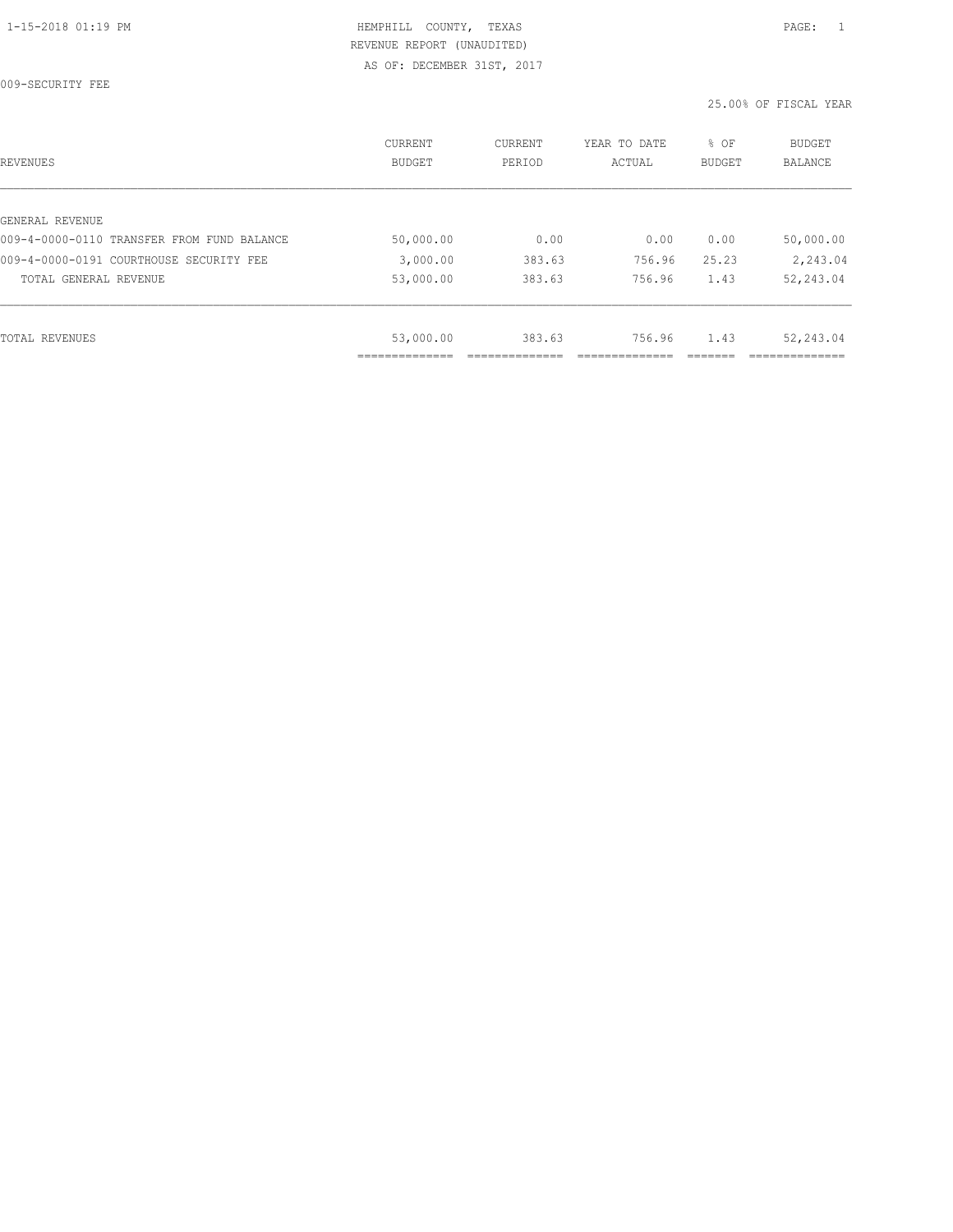010-AIRPORT

| REVENUES                                   | CURRENT<br><b>BUDGET</b>     | CURRENT<br>PERIOD | YEAR TO DATE<br>ACTUAL | % OF<br><b>BUDGET</b> | <b>BUDGET</b><br><b>BALANCE</b> |
|--------------------------------------------|------------------------------|-------------------|------------------------|-----------------------|---------------------------------|
|                                            |                              |                   |                        |                       |                                 |
| GENERAL REVENUE                            |                              |                   |                        |                       |                                 |
| 010-4-0000-0110 AD VALOREM TAX TRANSFER    | 70,000.00                    | 0.00              | 0.00                   | 0.00                  | 70,000.00                       |
| 010-4-0000-0120 INTEREST-AIRPORT           | 400.00                       | 23.47             | 73.12                  | 18.28                 | 326.88                          |
| 010-4-0000-0320 CHAMBER OF COMMERCE        | 1,920.00                     | 0.00              | 0.00                   | 0.00                  | 1,920.00                        |
| 010-4-0000-0325 FUEL SALES                 | 130,000.00                   | 10,691.41         | 32, 189.44             | 24.76                 | 97,810.56                       |
| 010-4-0000-0326 RENT-HANGARS               | 6,000.00                     | 0.00              | 300.00                 | 5.00                  | 5,700.00                        |
| 010-4-0000-0500 OTHER RECEIPTS             | 0.00                         | 0.00              | 0.00                   | 0.00                  | 0.00                            |
| 010-4-0000-0510 REIMBURSEMENT FROM STATE   | 2,000.00                     | 0.00              | 0.00                   | 0.00                  | 2,000.00                        |
| 010-4-0000-0600 TRANSFER FROM FUND BALANCE | 0.00                         | 0.00              | 0.00                   | 0.00                  | 0.00                            |
| TOTAL GENERAL REVENUE                      | 210,320.00                   | 10,714.88         | 32,562.56              | 15.48                 | 177,757.44                      |
|                                            |                              |                   |                        |                       |                                 |
| TOTAL REVENUES                             | 210,320.00<br>============== | 10,714.88         | 32,562.56              | 15.48                 | 177,757.44                      |
|                                            |                              |                   |                        |                       |                                 |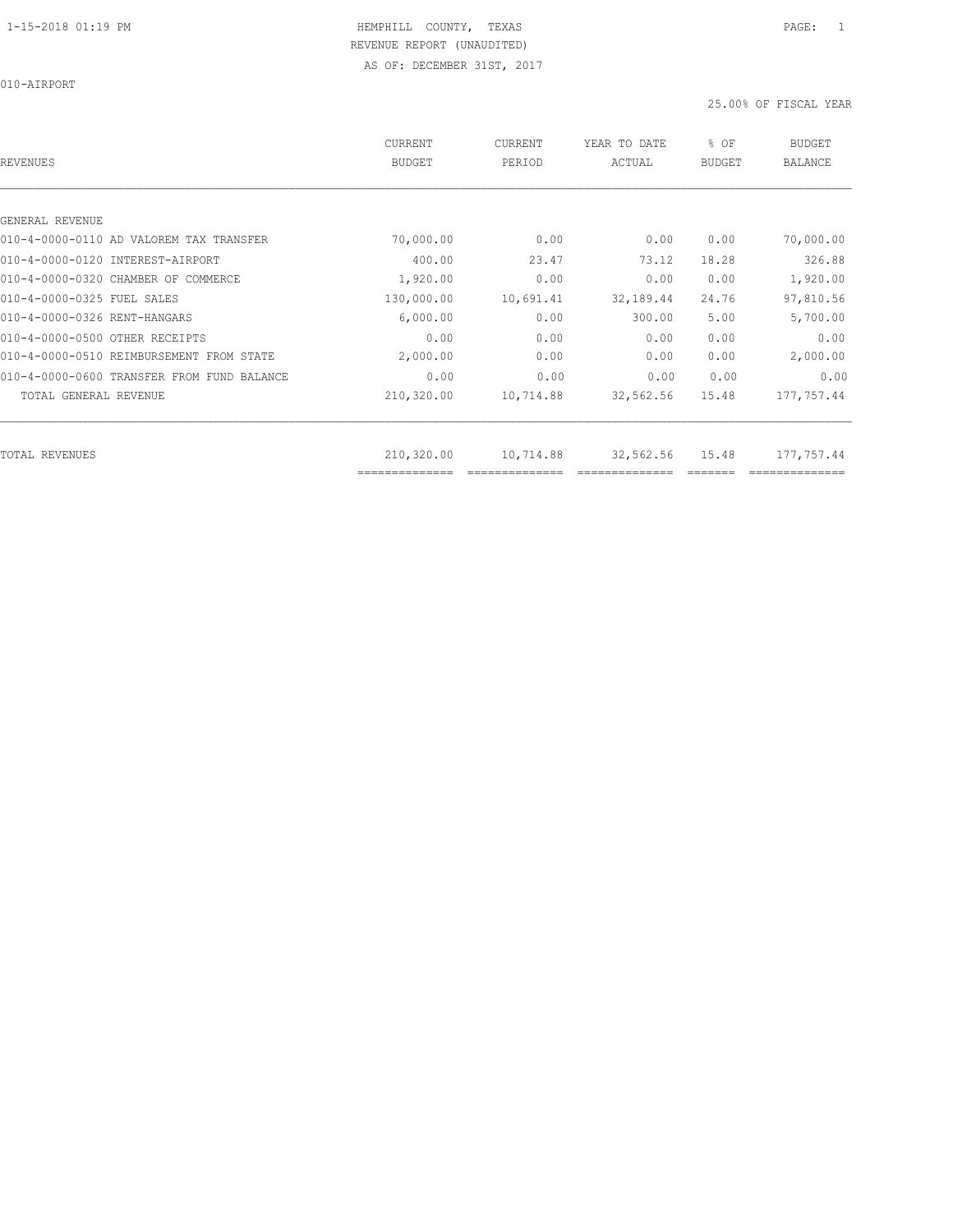| REVENUES                                       | CURRENT<br><b>BUDGET</b> | <b>CURRENT</b><br>PERIOD | YEAR TO DATE<br>ACTUAL | % OF<br><b>BUDGET</b> | <b>BUDGET</b><br><b>BALANCE</b> |
|------------------------------------------------|--------------------------|--------------------------|------------------------|-----------------------|---------------------------------|
|                                                |                          |                          |                        |                       |                                 |
| GENERAL REVENUE                                |                          |                          |                        |                       |                                 |
| 011-4-0000-0110 TRANSFER FROM FUND BALANCE     | 85,000.00                | 0.00                     | 0.00                   | 0.00                  | 85,000.00                       |
| 011-4-0000-0120 INTEREST                       | 1,000.00                 | 0.00                     | 0.00                   | 0.00                  | 1,000.00                        |
| 011-4-0000-0121 PEN&INT ON DEL TAX             | 800.00                   | 122.66                   | 274.01                 | 34.25                 | 525.99                          |
| 011-4-0000-0122 RENDITION PENALTY              | 50.00                    | 0.47                     | 23.77                  | 47.54                 | 26.23                           |
| 011-4-0000-0280 FARM TO MARKET TAXES           | 272,000.00               | 5,888.91                 | 236, 333.51            | 86.89                 | 35,666.49                       |
| 011-4-0000-0281 DELINQUENT TAXES               | 2,000.00                 | 506.11                   | 1,011.65               | 50.58                 | 988.35                          |
| 011-4-0000-0290 LATERAL ROAD                   | 2,100.00                 | 0.00                     | 2,088.33               | 99.44                 | 11.67                           |
| 011-4-0000-0295 BANKHEAD-JONES FARM TENANT ACT | 2,200.00                 | 0.00                     | 0.00                   | 0.00                  | 2,200.00                        |
| 011-4-0000-0300 AUTO REGISTRATION              | 44,000.00                | 1,954.05                 | 5,923.43               | 13.46                 | 38,076.57                       |
| 011-4-0000-0500 OTHER RECEIPTS                 | 3,000.00                 | 0.00                     | 2,512.88               | 83.76                 | 487.12                          |
| 011-4-0000-0510 GRANT FUNDS                    | 0.00                     | 0.00                     | 0.00                   | 0.00                  | 0.00                            |
| TOTAL GENERAL REVENUE                          | 412,150.00               | 8,472.20                 | 248,167.58             | 60.21                 | 163,982.42                      |
|                                                |                          |                          |                        |                       |                                 |
| TOTAL REVENUES                                 | 412,150.00               | 8,472.20                 | 248,167.58             | 60.21                 | 163,982.42                      |
|                                                | ==============           |                          |                        |                       |                                 |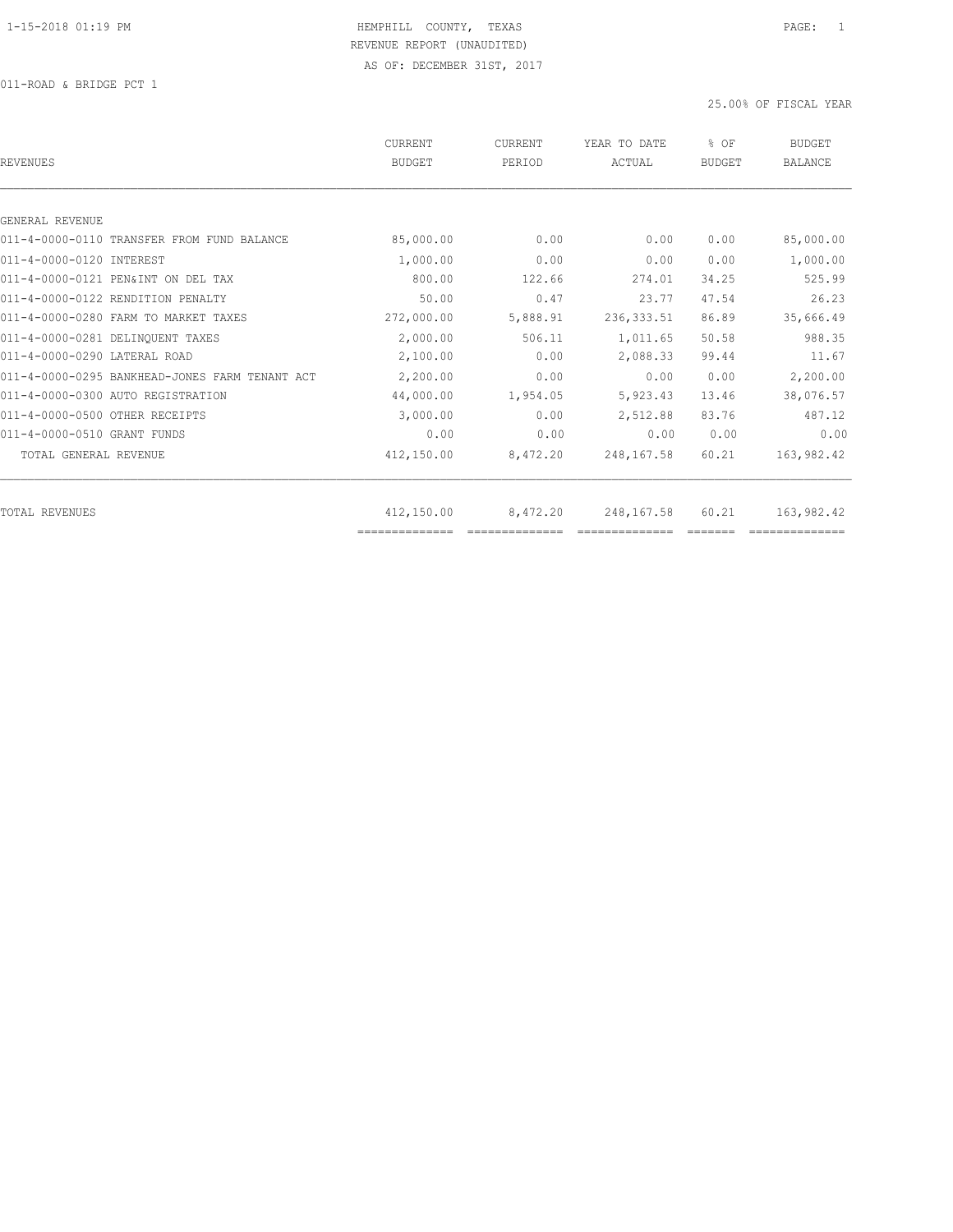| REVENUES                                       | CURRENT<br><b>BUDGET</b> | <b>CURRENT</b><br>PERIOD | YEAR TO DATE<br>ACTUAL | % OF<br><b>BUDGET</b> | <b>BUDGET</b><br><b>BALANCE</b> |
|------------------------------------------------|--------------------------|--------------------------|------------------------|-----------------------|---------------------------------|
|                                                |                          |                          |                        |                       |                                 |
| GENERAL REVENUE                                |                          |                          |                        |                       |                                 |
| 012-4-0000-0110 TRANSFER FROM FUND BALANCE     | 50,000.00                | 0.00                     | 0.00                   | 0.00                  | 50,000.00                       |
| 012-4-0000-0120 INTEREST                       | 1,000.00                 | 0.00                     | 0.00                   | 0.00                  | 1,000.00                        |
| 012-4-0000-0121 PEN&INT ON DEL TAX             | 800.00                   | 130.08                   | 290.63                 | 36.33                 | 509.37                          |
| 012-4-0000-0122 RENDITION PENALTY              | 50.00                    | 0.51                     | 25.26                  | 50.52                 | 24.74                           |
| 012-4-0000-0280 FARM TO MARKET TAXES           | 289,000.00               | 6,245.83                 | 250,656.82             | 86.73                 | 38, 343. 18                     |
| 012-4-0000-0281 DELINQUENT TAXES               | 2,000.00                 | 536.80                   | 1,073.04               | 53.65                 | 926.96                          |
| 012-4-0000-0290 LATERAL ROAD                   | 2,500.00                 | 0.00                     | 2,214.89               | 88.60                 | 285.11                          |
| 012-4-0000-0295 BANKHEAD-JONES FARM TENANT ACT | 2,300.00                 | 0.00                     | 0.00                   | 0.00                  | 2,300.00                        |
| 012-4-0000-0300 AUTO REGISTRATION              | 47,000.00                | 2,072.48                 | 6,282.48               | 13.37                 | 40,717.52                       |
| 012-4-0000-0350 ROAD CROSSING PERMITS          | 200.00                   | 0.00                     | 0.00                   | 0.00                  | 200.00                          |
| 012-4-0000-0500 OTHER RECEIPTS                 | 3,000.00                 | 0.00                     | 2,665.19               | 88.84                 | 334.81                          |
| TOTAL GENERAL REVENUE                          | 397,850.00               | 8,985.70                 | 263, 208.31            | 66.16                 | 134,641.69                      |
|                                                |                          |                          |                        |                       |                                 |
| TOTAL REVENUES                                 | 397,850.00               | 8,985.70                 | 263, 208.31            | 66.16                 | 134,641.69                      |
|                                                |                          |                          |                        |                       |                                 |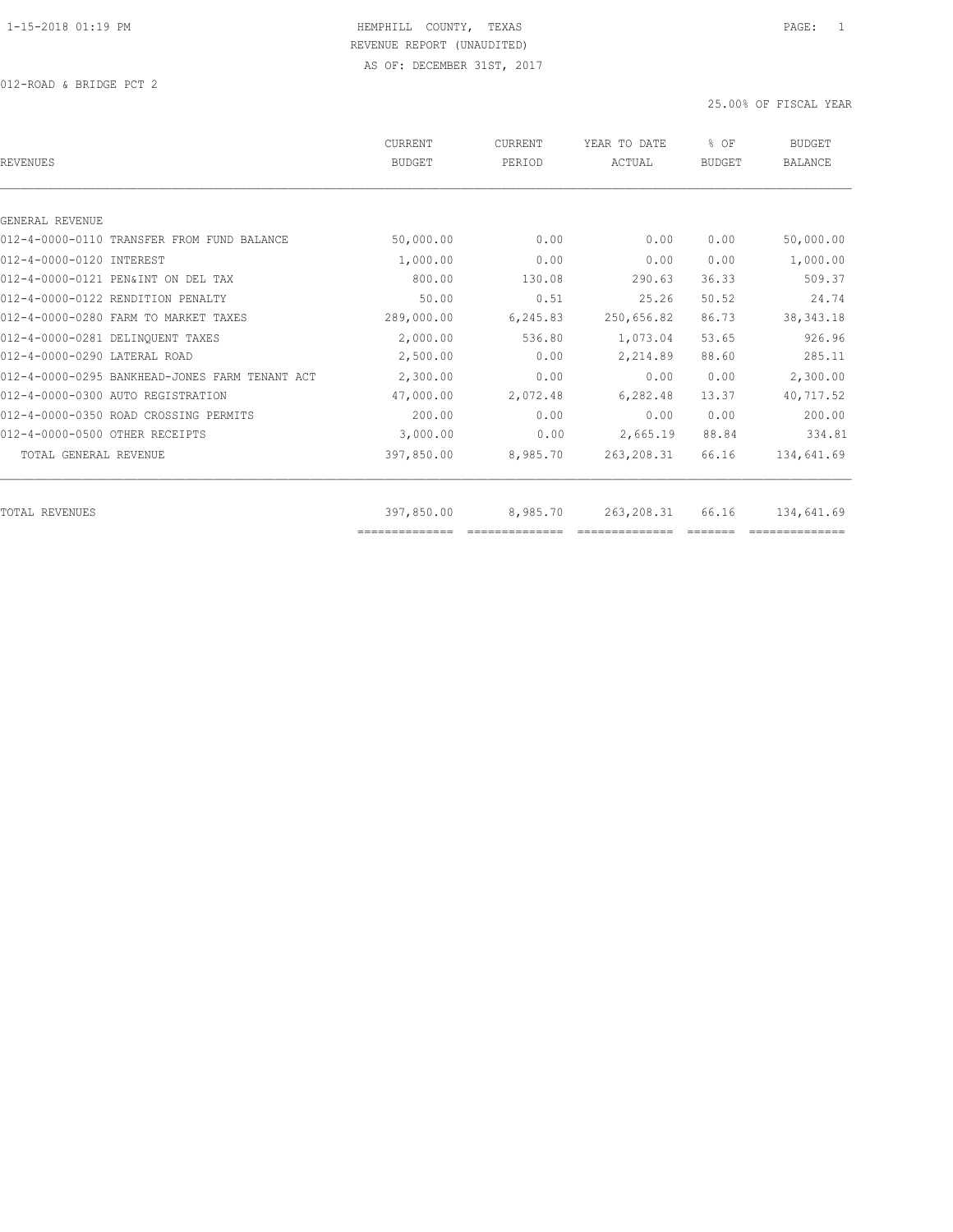| CURRENT<br><b>BUDGET</b> | <b>CURRENT</b><br>PERIOD | YEAR TO DATE<br>ACTUAL | % OF<br>BUDGET          | <b>BUDGET</b><br><b>BALANCE</b> |
|--------------------------|--------------------------|------------------------|-------------------------|---------------------------------|
|                          |                          |                        |                         |                                 |
|                          |                          |                        |                         |                                 |
| 159,673.00               | 0.00                     | 0.00                   | 0.00                    | 159,673.00                      |
| 1,000.00                 | 0.00                     | 0.00                   | 0.00                    | 1,000.00                        |
| 1,500.00                 | 260.17                   | 581.32                 | 38.75                   | 918.68                          |
| 100.00                   | 1.01                     | 50.49                  | 50.49                   | 49.51                           |
| 577,600.00               | 12,491.66                | 501, 313.62            | 86.79                   | 76,286.38                       |
| 4,000.00                 | 1,073.60                 | 2,146.09               | 53.65                   | 1,853.91                        |
| 4,000.00                 | 0.00                     | 4,429.79               | $110.74$ (              | 429.79)                         |
| 5,000.00                 | 0.00                     | 0.00                   | 0.00                    | 5,000.00                        |
| 93,000.00                | 4,144.93                 | 12,564.90              | 13.51                   | 80,435.10                       |
| 500.00                   | 0.00                     | 0.00                   | 0.00                    | 500.00                          |
| 1,000.00                 | 0.00                     | 5,330.37               | $533.04$ (              | 4,330.37                        |
| 0.00                     | 0.00                     | 0.00                   | 0.00                    | 0.00                            |
| 847,373.00               | 17,971.37                | 526, 416.58            | 62.12                   | 320,956.42                      |
|                          |                          |                        |                         | 320,956.42                      |
|                          | 847,373.00               |                        | 17,971.37<br>526,416.58 | 62.12                           |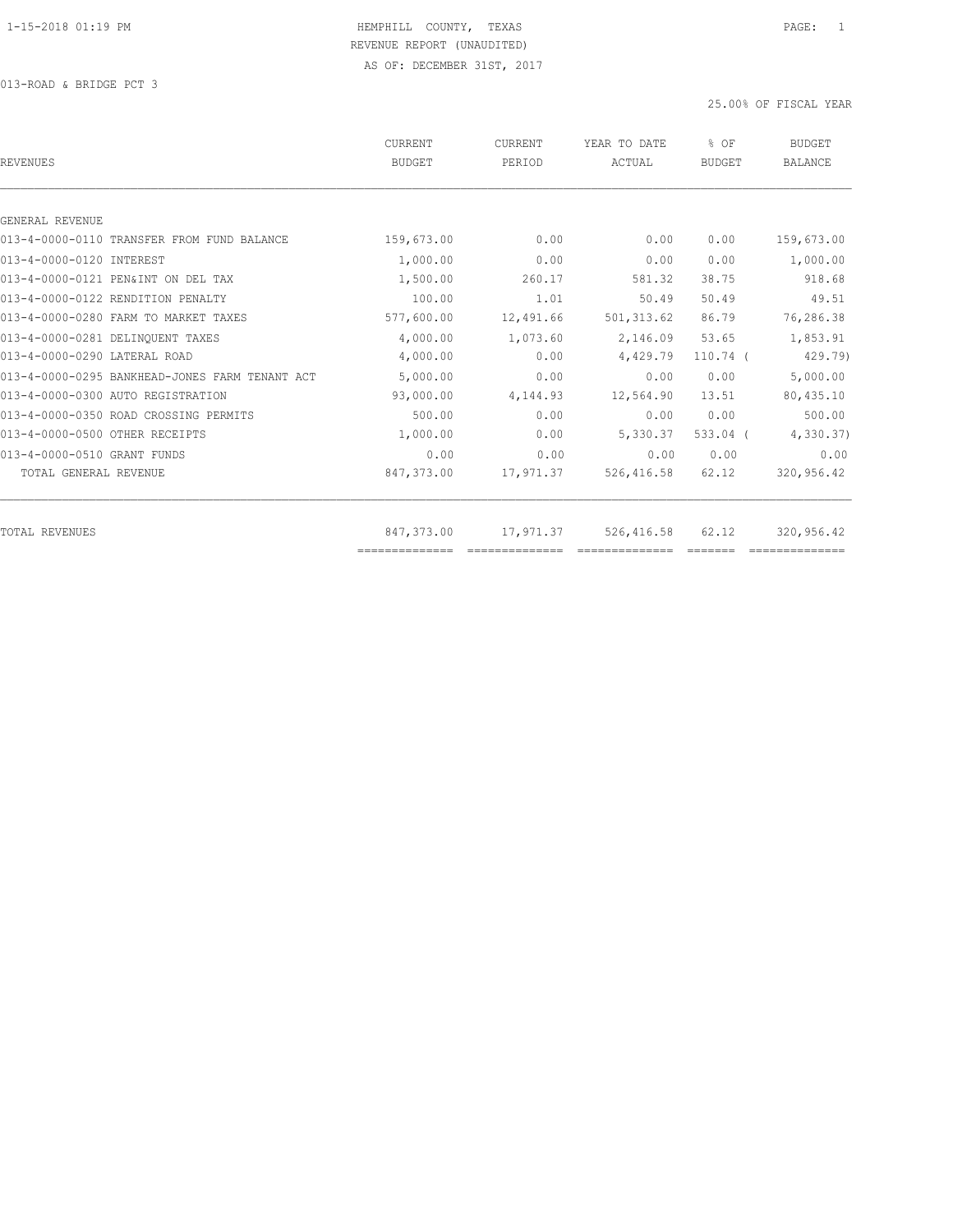| <b>REVENUES</b>                                | CURRENT<br><b>BUDGET</b>     | <b>CURRENT</b><br>PERIOD | YEAR TO DATE<br>ACTUAL | % OF<br><b>BUDGET</b> | <b>BUDGET</b><br><b>BALANCE</b> |
|------------------------------------------------|------------------------------|--------------------------|------------------------|-----------------------|---------------------------------|
|                                                |                              |                          |                        |                       |                                 |
| GENERAL REVENUE                                |                              |                          |                        |                       |                                 |
| 014-4-0000-0110 TRANSFER FROM FUND BALANCE     | 50,000.00                    | 0.00                     | 0.00                   | 0.00                  | 50,000.00                       |
| 014-4-0000-0120 INTEREST                       | 1,000.00                     | 0.00                     | 0.00                   | 0.00                  | 1,000.00                        |
| 014-4-0000-0121 PEN&INT ON DEL TAX             | 1,500.00                     | 230.42                   | 514.84                 | 34.32                 | 985.16                          |
| 014-4-0000-0122 RENDITION PENALTY              | 100.00                       | 0.89                     | 44.74                  | 44.74                 | 55.26                           |
| 014-4-0000-0280 FARM TO MARKET TAXES           | 511,600.00                   | 11,064.05                | 444,020.67             | 86.79                 | 67,579.33                       |
| 014-4-0000-0281 DELINOUENT TAXES               | 3,500.00                     | 950.90                   | 1,900.82               | 54.31                 | 1,599.18                        |
| 014-4-0000-0290 LATERAL ROAD                   | 4,000.00                     | 0.00                     | 3,923.52               | 98.09                 | 76.48                           |
| 014-4-0000-0295 BANKHEAD-JONES FARM TENANT ACT | 4,000.00                     | 0.00                     | 0.00                   | 0.00                  | 4,000.00                        |
| 014-4-0000-0300 AUTO REGISTRATION              | 84,000.00                    | 3,671.23                 | 11,128.92              | 13.25                 | 72,871.08                       |
| 014-4-0000-0350 ROAD CROSSING PERMITS          | 0.00                         | 0.00                     | 0.00                   | 0.00                  | 0.00                            |
| 014-4-0000-0500 OTHER RECEIPTS                 | 1,000.00                     | 8,085.98                 |                        | 12,807.17 1,280.72 (  | 11,807.17)                      |
| 014-4-0000-0510 GRANT FUNDS                    | 0.00                         | 0.00                     | 0.00                   | 0.00                  | 0.00                            |
| TOTAL GENERAL REVENUE                          | 660,700.00                   | 24,003.47                | 474,340.68             | 71.79                 | 186, 359.32                     |
|                                                |                              |                          |                        |                       |                                 |
| TOTAL REVENUES                                 | 660,700.00<br>============== | 24,003.47                | 474,340.68             | 71.79                 | 186, 359.32                     |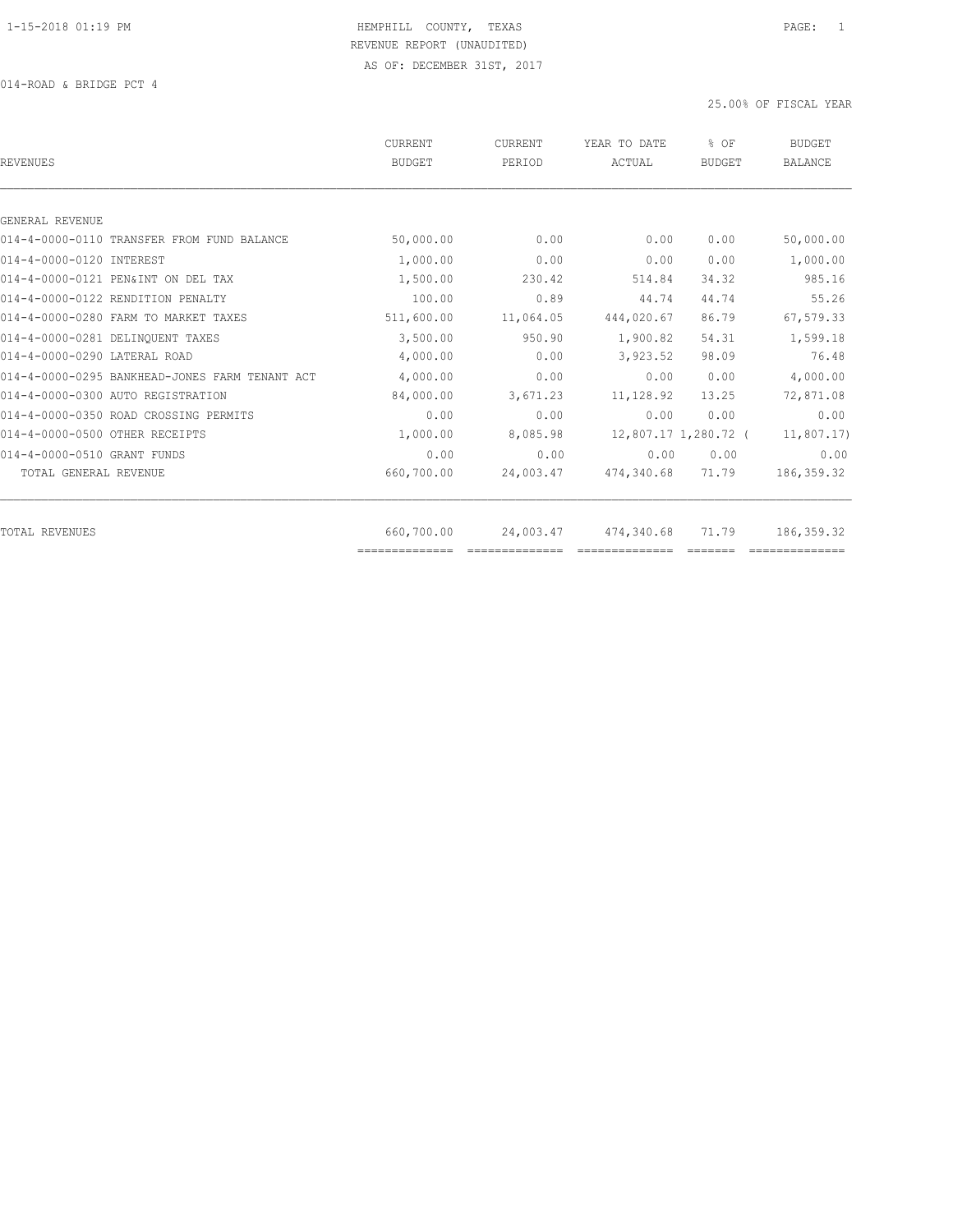| REVENUES                                       | <b>CURRENT</b><br><b>BUDGET</b> | CURRENT<br>PERIOD | YEAR TO DATE<br>ACTUAL | % OF<br><b>BUDGET</b> | <b>BUDGET</b><br>BALANCE |
|------------------------------------------------|---------------------------------|-------------------|------------------------|-----------------------|--------------------------|
|                                                |                                 |                   |                        |                       |                          |
| GENERAL REVENUE                                |                                 |                   |                        |                       |                          |
| 022-4-0000-0110 TRANSFER FROM FUND BALANCE     | 60,000.00                       | 0.00              | 0.00                   | 0.00                  | 60,000.00                |
| 022-4-0000-0191 COUNTY RECORDS PRESERVATION FE | 5,000.00                        | 119.71            | 240.46                 | 4.81                  | 4,759.54                 |
| TOTAL GENERAL REVENUE                          | 65,000.00                       | 119.71            | 240.46                 | 0.37                  | 64,759.54                |
|                                                |                                 |                   |                        |                       |                          |
| TOTAL REVENUES                                 | 65,000.00                       | 119.71            | 240.46                 | 0.37                  | 64,759.54                |
|                                                |                                 |                   |                        |                       |                          |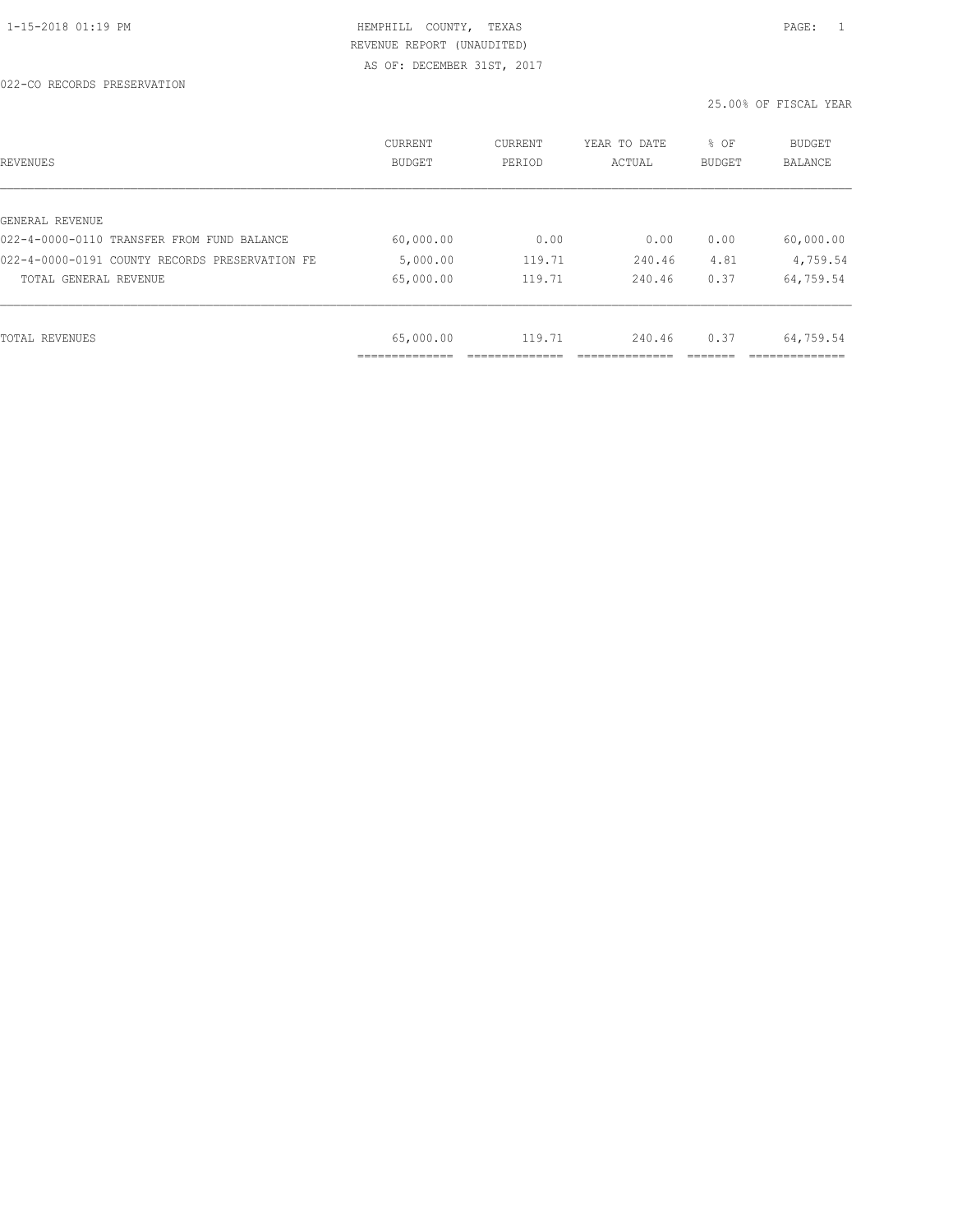| REVENUES                                      | CURRENT<br><b>BUDGET</b> | CURRENT<br>PERIOD | YEAR TO DATE<br>ACTUAL | % OF<br>BUDGET | BUDGET<br>BALANCE |
|-----------------------------------------------|--------------------------|-------------------|------------------------|----------------|-------------------|
|                                               |                          |                   |                        |                |                   |
| GENERAL REVENUE                               |                          |                   |                        |                |                   |
| 023-4-0000-0110 TRANSFER FROM FUND BALANCE    | 3,000.00                 | 0.00              | 0.00                   | 0.00           | 3,000.00          |
| 023-4-0000-0191 REV-CLK'S RECORD PRESERVATION | 800.00                   | 93.30             | 196.69                 | 24.59          | 603.31            |
| TOTAL GENERAL REVENUE                         | 3,800.00                 | 93.30             | 196.69                 | 5.18           | 3,603.31          |
|                                               |                          |                   |                        |                |                   |
| TOTAL REVENUES                                | 3,800.00                 | 93.30             | 196.69                 | 5.18           | 3,603.31          |
|                                               |                          |                   |                        |                |                   |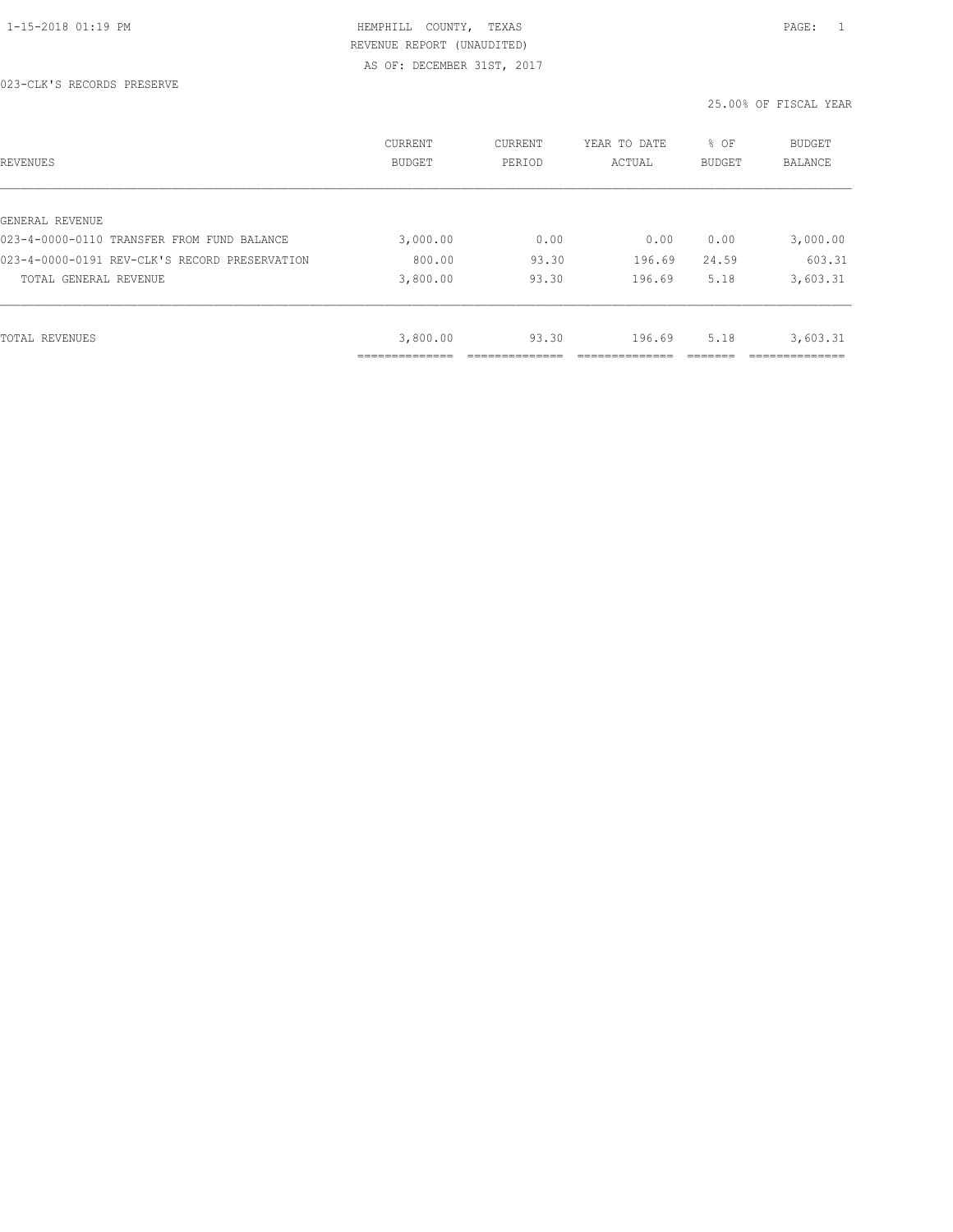| REVENUES                                   | CURRENT<br><b>BUDGET</b> | CURRENT<br>PERIOD | YEAR TO DATE<br>ACTUAL | % OF<br>BUDGET | BUDGET<br>BALANCE |
|--------------------------------------------|--------------------------|-------------------|------------------------|----------------|-------------------|
|                                            |                          |                   |                        |                |                   |
| GENERAL REVENUE                            |                          |                   |                        |                |                   |
| 024-4-0000-0110 TRANSFER FROM FUND BALANCE | 7,000.00                 | 0.00              | 0.00                   | 0.00           | 7,000.00          |
| 024-4-0000-0191 TECH FEES/EXP              | 2,000.00                 | 317.02            | 618.50                 | 30.93          | 1,381.50          |
| TOTAL GENERAL REVENUE                      | 9,000.00                 | 317.02            | 618.50                 | 6.87           | 8,381.50          |
|                                            |                          |                   |                        |                |                   |
| TOTAL REVENUES                             | 9,000.00                 | 317.02            | 618.50                 | 6.87           | 8,381.50          |
|                                            |                          |                   |                        |                |                   |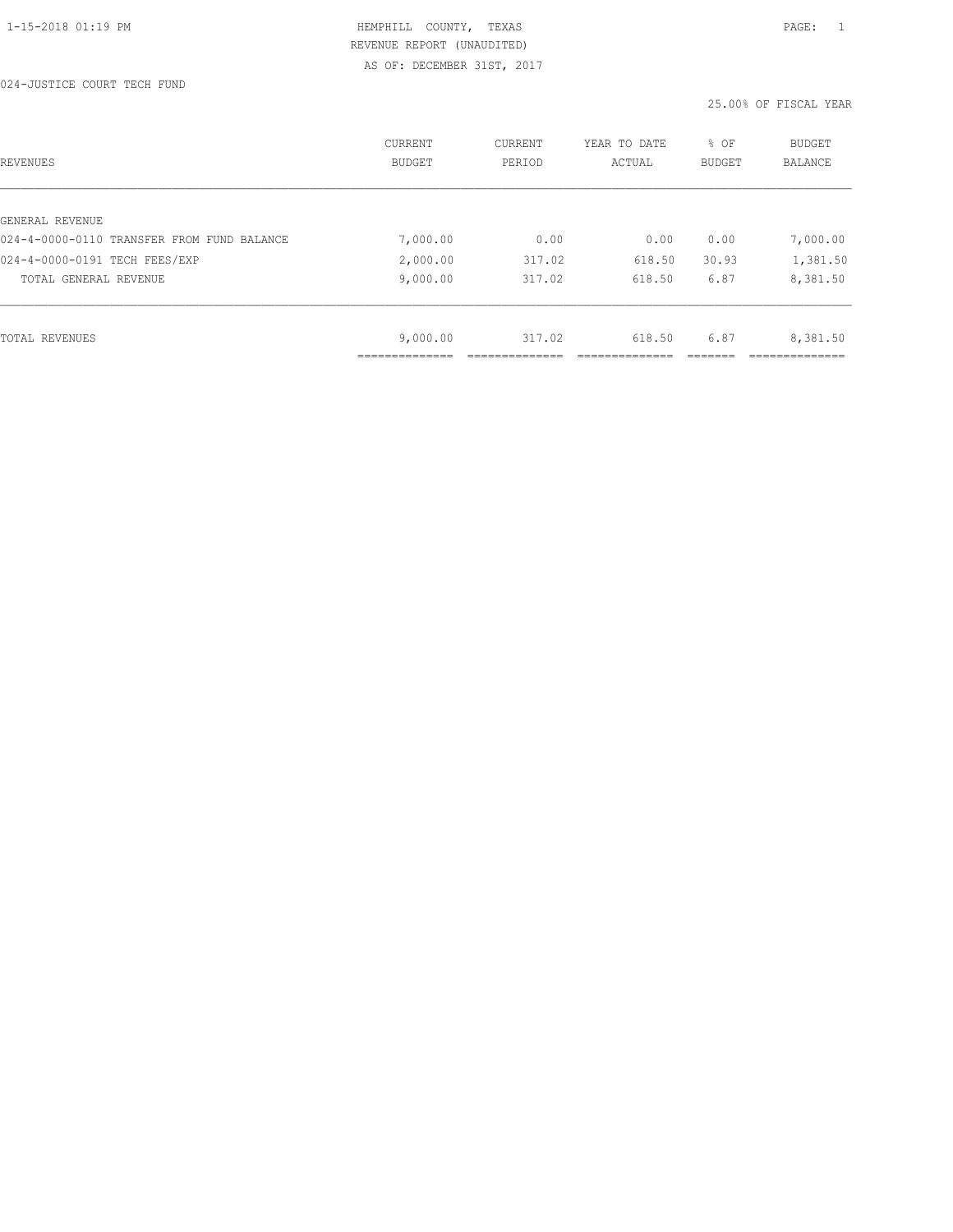| REVENUES                                   | CURRENT<br><b>BUDGET</b> | CURRENT<br>PERIOD | YEAR TO DATE<br>ACTUAL | % OF<br><b>BUDGET</b> | <b>BUDGET</b><br>BALANCE |
|--------------------------------------------|--------------------------|-------------------|------------------------|-----------------------|--------------------------|
|                                            |                          |                   |                        |                       |                          |
| GENERAL REVENUE                            |                          |                   |                        |                       |                          |
| 026-4-0000-0110 TRANSFER FROM FUND BALANCE | 0.00                     | 0.00              | 0.00                   | 0.00                  | 0.00                     |
| 026-4-0000-0191 CLERK'S TECH FEES          | 1,500.00                 | 151.27            | 295.72                 | 19.71                 | 1,204.28                 |
| TOTAL GENERAL REVENUE                      | 1,500.00                 | 151.27            | 295.72                 | 19.71                 | 1,204.28                 |
|                                            |                          |                   |                        |                       |                          |
| TOTAL REVENUES                             | 1,500.00                 | 151.27            | 295.72                 | 19.71                 | 1,204.28                 |
|                                            | ------------             |                   |                        |                       | ----------               |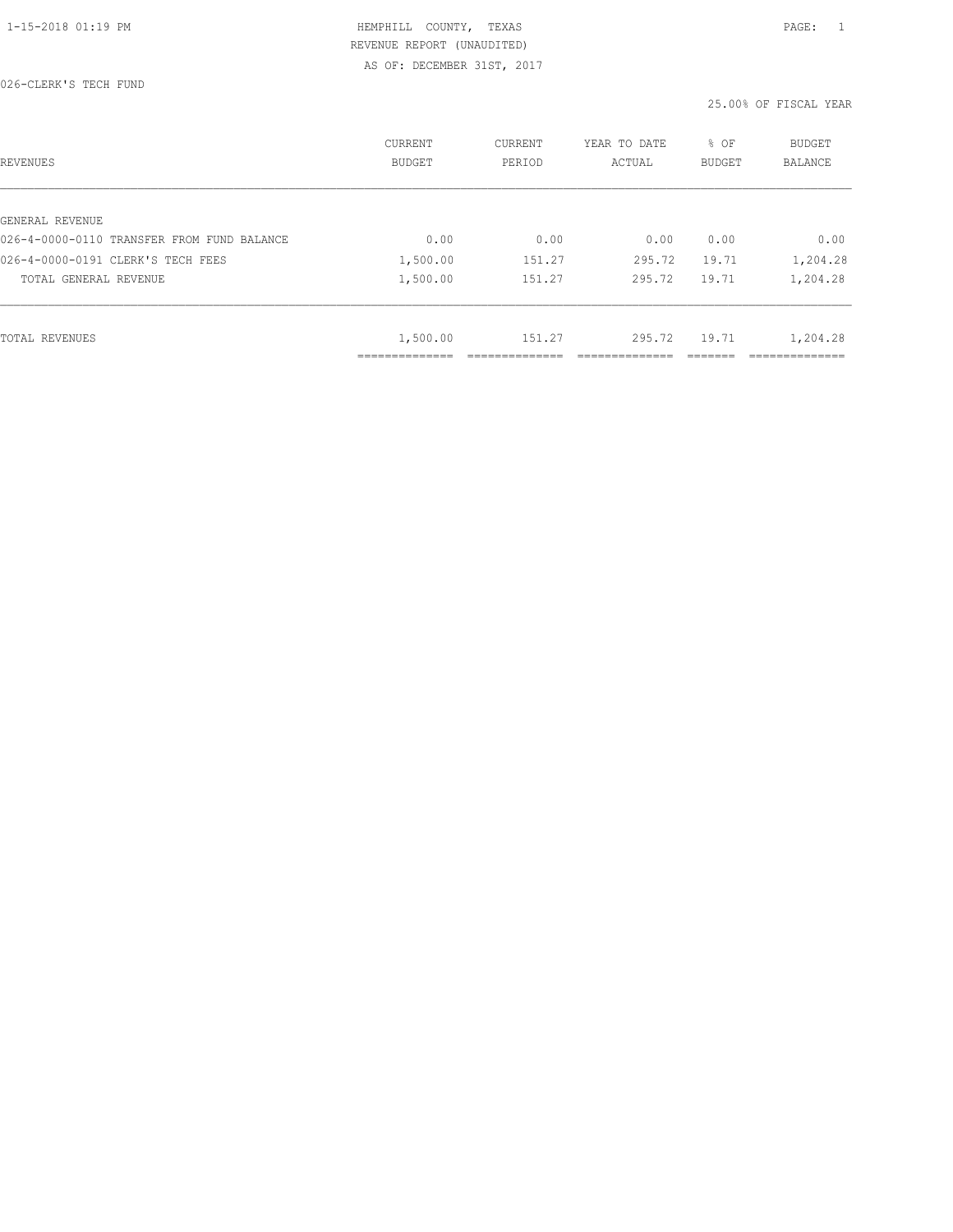| REVENUES                                   | <b>CURRENT</b><br><b>BUDGET</b> | CURRENT<br>PERIOD | YEAR TO DATE<br>ACTUAL | % OF<br><b>BUDGET</b> | BUDGET<br>BALANCE |
|--------------------------------------------|---------------------------------|-------------------|------------------------|-----------------------|-------------------|
|                                            |                                 |                   |                        |                       |                   |
| GENERAL REVENUE                            |                                 |                   |                        |                       |                   |
| 029-4-0000-0110 TRANSFER FROM FUND BALANCE | 1,000.00                        | 0.00              | 0.00                   | 0.00                  | 1,000.00          |
| 029-4-0000-0330 PRETRIAL INTERVENTION      | 1,000.00                        | 500.00            | 1,000.00               | 100.00                | 0.00              |
| TOTAL GENERAL REVENUE                      | 2,000.00                        | 500.00            | 1,000.00               | 50.00                 | 1,000.00          |
|                                            |                                 |                   |                        |                       |                   |
| TOTAL REVENUES                             | 2,000.00                        | 500.00            | 1,000.00               | 50.00                 | 1,000.00          |
|                                            |                                 |                   |                        |                       |                   |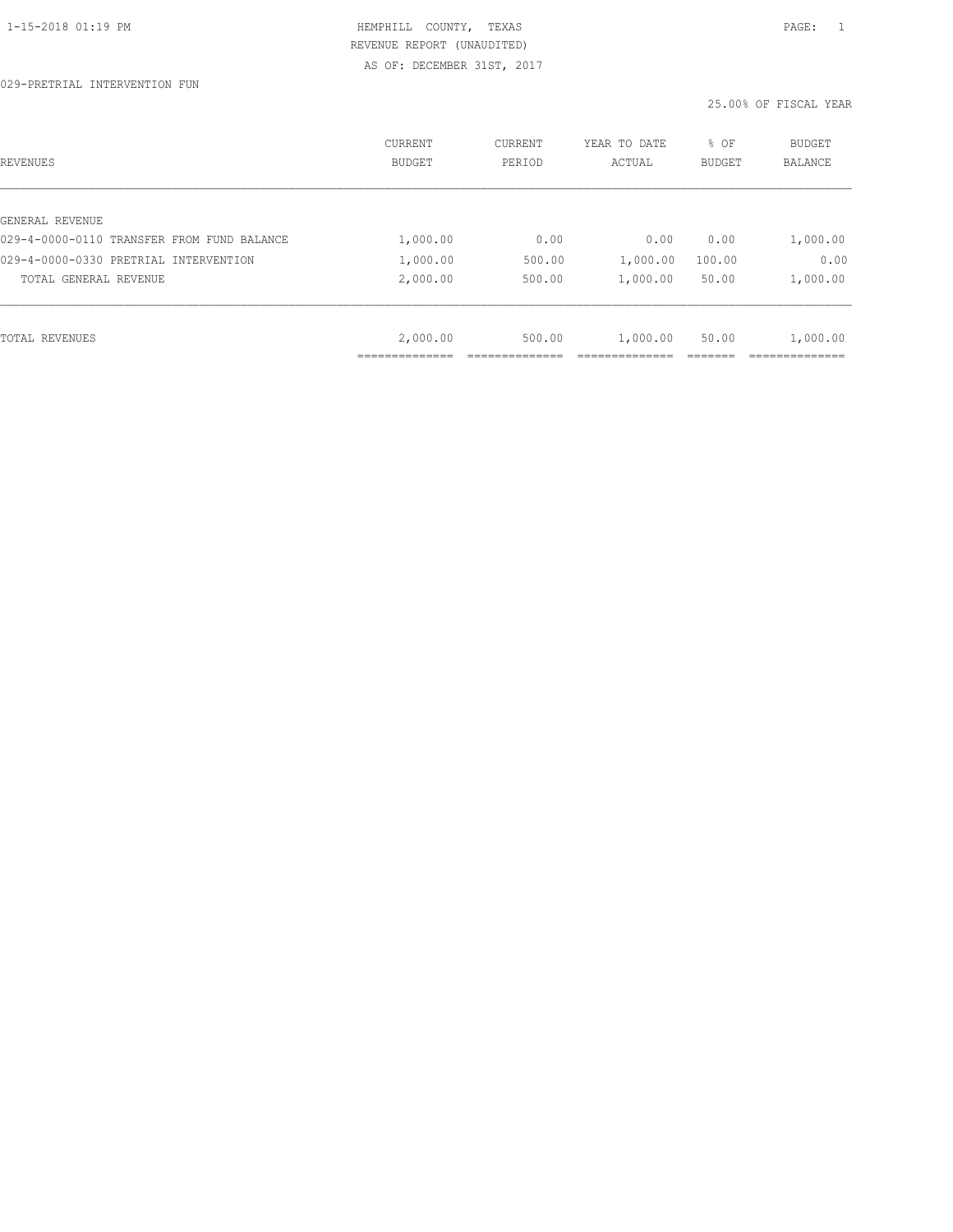| REVENUES                                   | CURRENT<br><b>BUDGET</b> | CURRENT<br>PERIOD | YEAR TO DATE<br>ACTUAL | % OF<br><b>BUDGET</b> | <b>BUDGET</b><br>BALANCE |
|--------------------------------------------|--------------------------|-------------------|------------------------|-----------------------|--------------------------|
|                                            |                          |                   |                        |                       |                          |
| GENERAL REVENUE                            |                          |                   |                        |                       |                          |
| 032-4-0000-0110 TRANSFER FROM FUND BALANCE | 15,000.00                | 0.00              | 0.00                   | 0.00                  | 15,000.00                |
| 032-4-0000-0220 FEES-CHECK COLLECTION      | 500.00                   | 105.00            | 105.00                 | 21.00                 | 395.00                   |
| TOTAL GENERAL REVENUE                      | 15,500.00                | 105.00            | 105.00                 | 0.68                  | 15,395.00                |
|                                            |                          |                   |                        |                       |                          |
| TOTAL REVENUES                             | 15,500.00                | 105.00            | 105.00                 | 0.68                  | 15,395.00                |
|                                            | ----------               |                   |                        |                       | ---------                |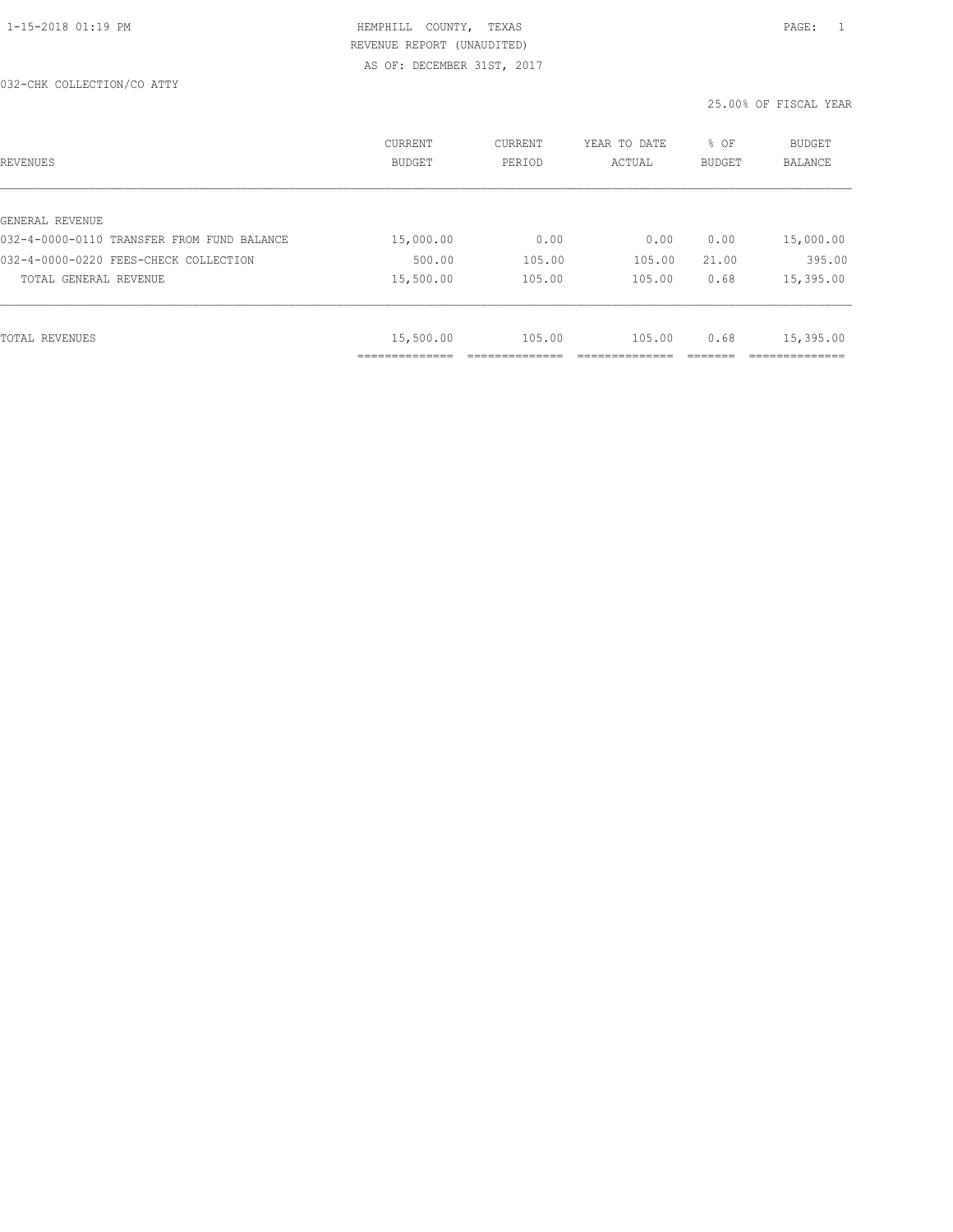036-ANNUAL LEOSE/LAW

| REVENUES                                   | <b>CURRENT</b><br><b>BUDGET</b> | CURRENT<br>PERIOD | YEAR TO DATE<br>ACTUAL | % OF<br>BUDGET | BUDGET<br><b>BALANCE</b> |
|--------------------------------------------|---------------------------------|-------------------|------------------------|----------------|--------------------------|
|                                            |                                 |                   |                        |                |                          |
| GENERAL REVENUE                            |                                 |                   |                        |                |                          |
| 036-4-0000-0110 TRANSFER FROM FUND BALANCE | 8,000.00                        | 0.00              | 0.00                   | 0.00           | 8,000.00                 |
| 036-4-0000-0440 STATE FEES                 | 2,000.00                        | 0.00              | 0.00                   | 0.00           | 2,000.00                 |
| TOTAL GENERAL REVENUE                      | 10,000.00                       | 0.00              | 0.00                   | 0.00           | 10,000.00                |
|                                            |                                 |                   |                        |                |                          |
| TOTAL REVENUES                             | 10,000.00                       | 0.00              | 0.00                   | 0.00           | 10,000.00                |
|                                            |                                 |                   |                        |                |                          |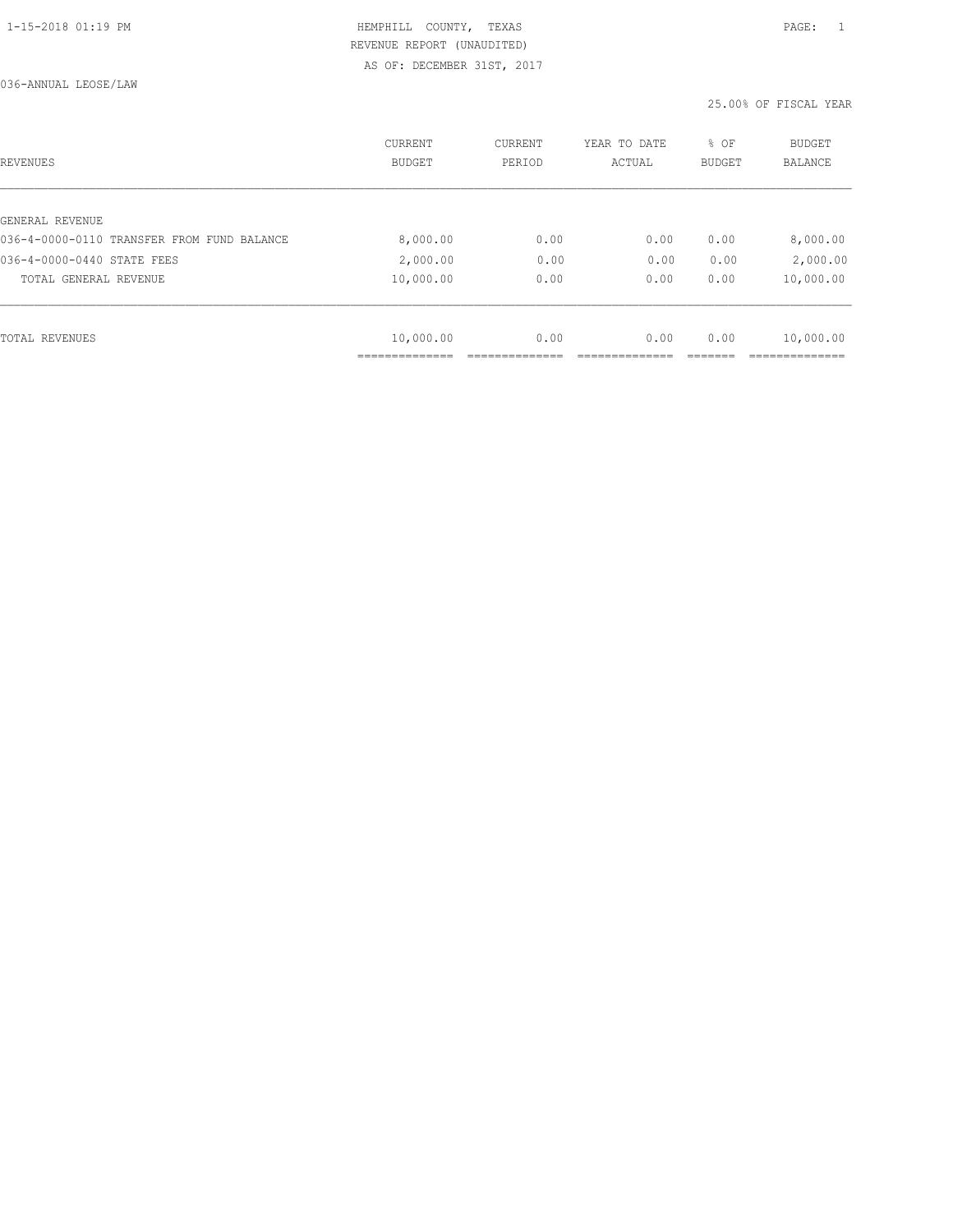046-SCAAP

| REVENUES                                   | <b>CURRENT</b><br><b>BUDGET</b> | CURRENT<br>PERIOD | YEAR TO DATE<br>ACTUAL | % OF<br>BUDGET | BUDGET<br><b>BALANCE</b> |
|--------------------------------------------|---------------------------------|-------------------|------------------------|----------------|--------------------------|
|                                            |                                 |                   |                        |                |                          |
| GENERAL REVENUE                            |                                 |                   |                        |                |                          |
| 046-4-0000-0110 TRANSFER FROM FUND BALANCE | 65,000.00                       | 0.00              | 0.00                   | 0.00           | 65,000.00                |
| 046-4-0000-0260 GRANT AWARD                | 6,000.00                        | 0.00              | 0.00                   | 0.00           | 6,000.00                 |
| TOTAL GENERAL REVENUE                      | 71,000.00                       | 0.00              | 0.00                   | 0.00           | 71,000.00                |
|                                            |                                 |                   |                        |                |                          |
| TOTAL REVENUES                             | 71,000.00                       | 0.00              | 0.00                   | 0.00           | 71,000.00                |
|                                            |                                 |                   |                        |                |                          |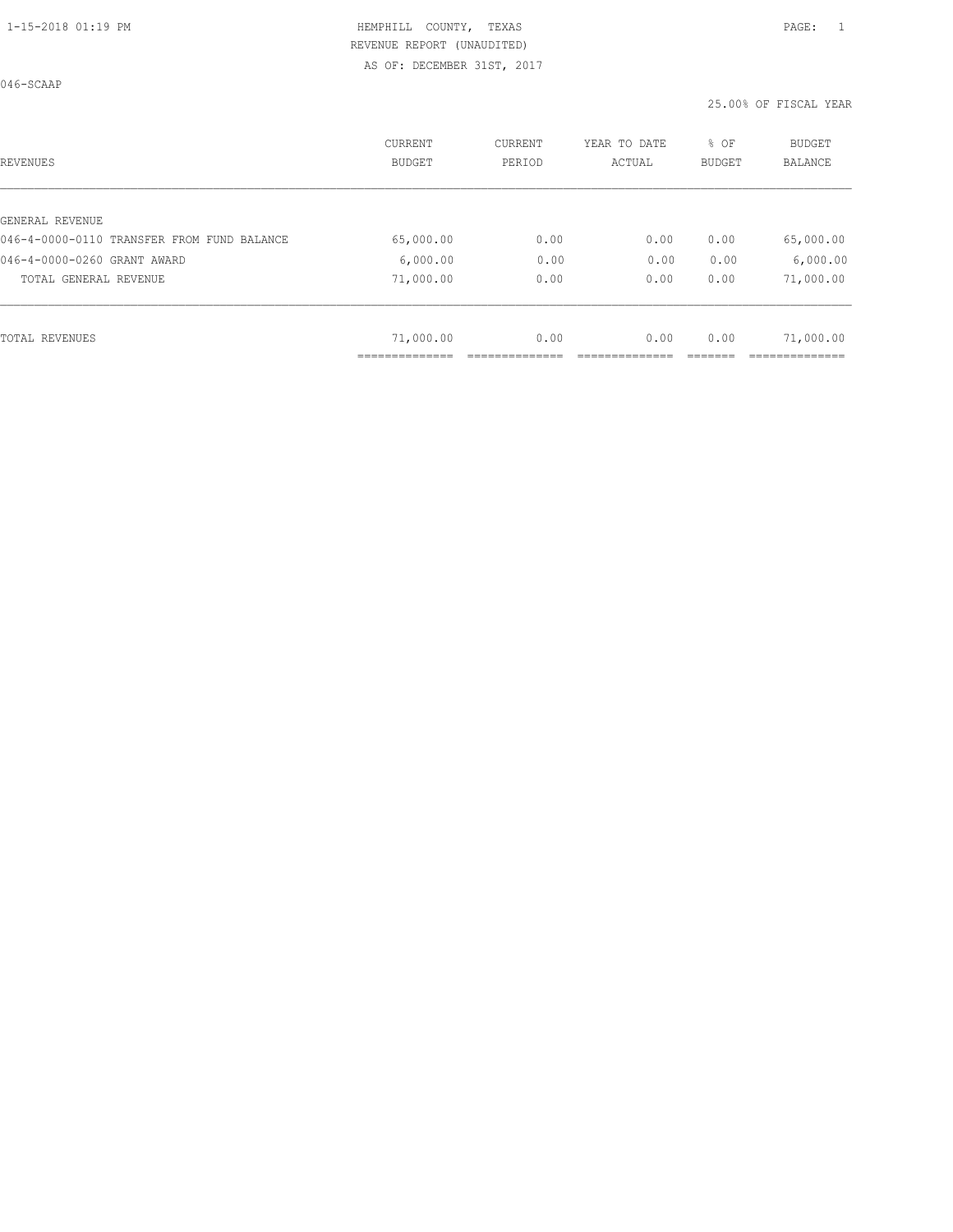| REVENUES                             | <b>CURRENT</b><br><b>BUDGET</b> | CURRENT<br>PERIOD | YEAR TO DATE<br>ACTUAL | % OF<br>BUDGET | BUDGET<br><b>BALANCE</b> |
|--------------------------------------|---------------------------------|-------------------|------------------------|----------------|--------------------------|
|                                      |                                 |                   |                        |                |                          |
| GENERAL REVENUE                      |                                 |                   |                        |                |                          |
| 047-4-0000-0401 SALES/COMMISSARY     | 0.00                            | 0.00              | 0.00                   | 0.00           | 0.00                     |
| 047-4-0000-0500 MISCELLANEOUS INCOME | 0.00                            | 0.00              | 0.00                   | 0.00           | 0.00                     |
| TOTAL GENERAL REVENUE                | 0.00                            | 0.00              | 0.00                   | 0.00           | 0.00                     |
|                                      |                                 |                   |                        |                |                          |
| TOTAL REVENUES                       | 0.00                            | 0.00              | 0.00                   | 0.00           | 0.00                     |
|                                      |                                 |                   |                        |                |                          |